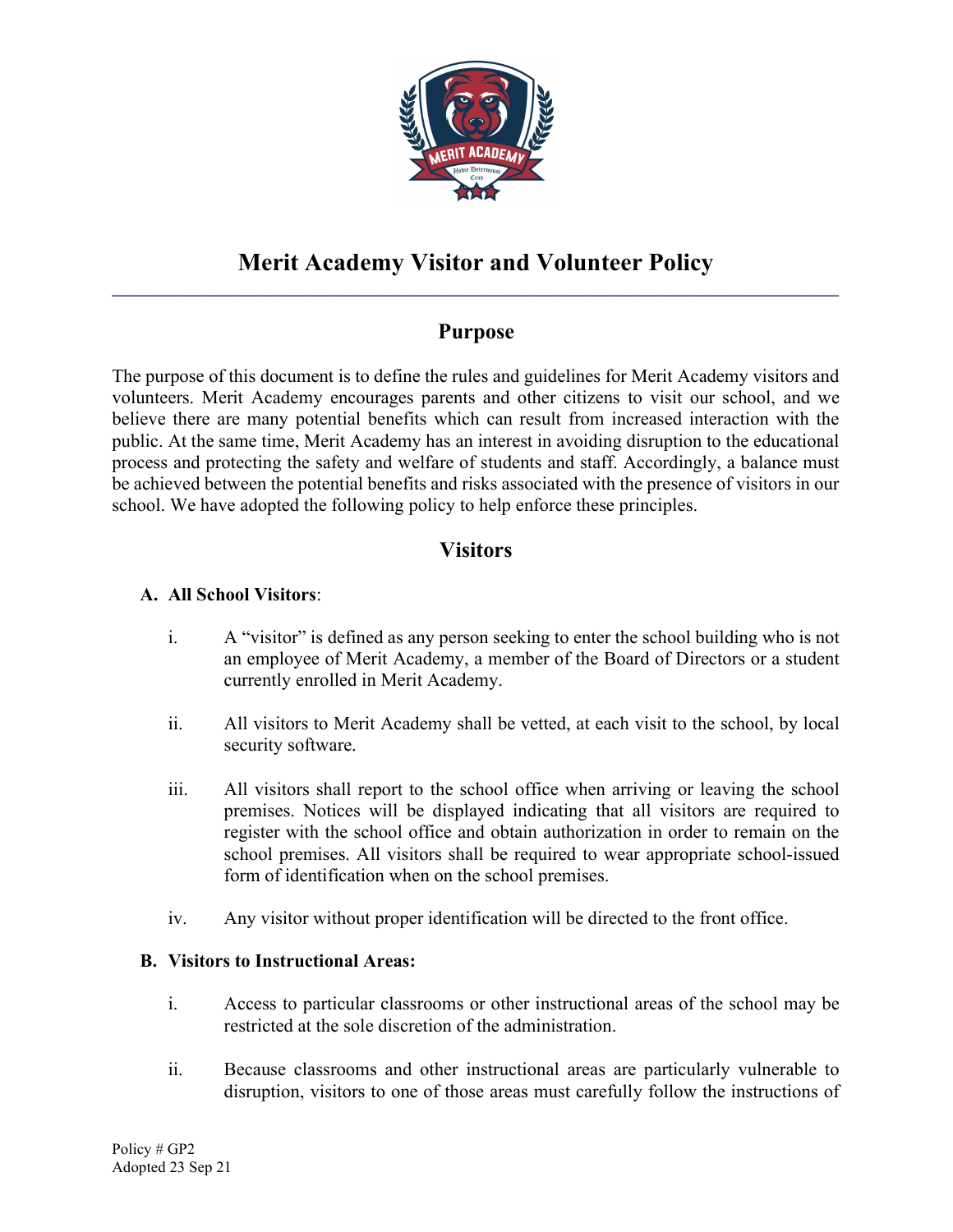

the staff in charge of that area; failure to follow such instructions may result in the revocation of visitation privileges.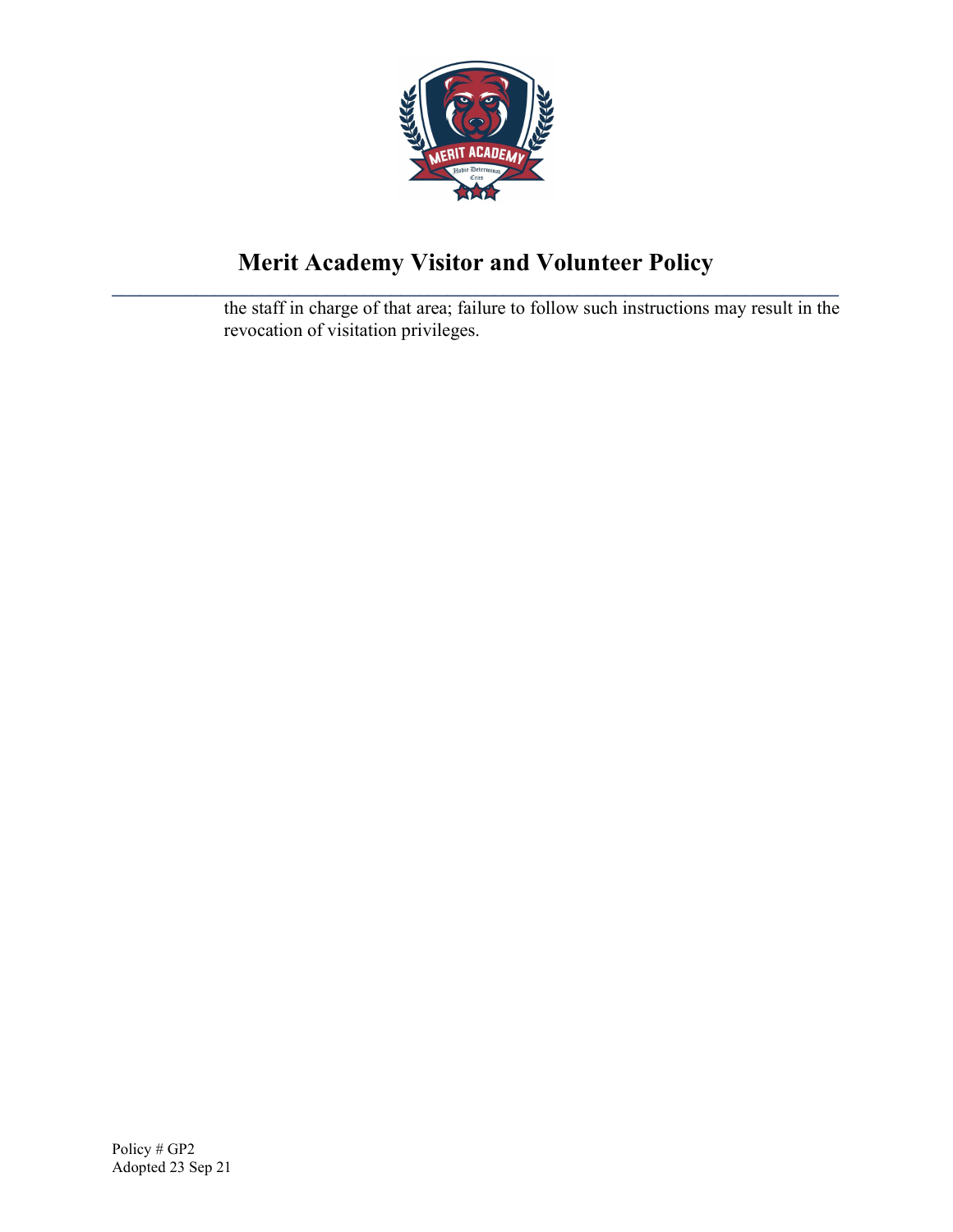

### C. Special Situations:

i. Both custodial and non-custodial parents of a student have the right to visit their child's school unless the school receives a court order restricting such contact.

### D. Right to Deny Access:

i. The Dean of Students, Director of Development, or his or her designee, has the authority to deny visiting privileges to any individual if it is deemed to be in the best interest of the students and/or employees, with or without notice. Any such individual shall be directed to leave the school premises immediately; failure to leave the school premises upon direction may result in the involvement of law enforcement authorities.

### Volunteers

All visitors and volunteers to Merit Academy must agree to abide by the following Volunteer Code of Conduct and submit a signed Merit Academy Volunteer Acknowledgement Form prior to their first visit.

# Volunteer Code of Conduct

In order to promote a safe environment in our school, it is essential for all school volunteers to adhere to a professional code of ethics. Each school volunteer is required to follow the rules defined in this policy. Failure to follow these rules may result in a revocation of volunteer privileges.

In order to promote a safe environment in the school, all school volunteers must adhere to the following rules:

**Confidentiality.** Any information pertaining to a child must remain in the classroom. It is never appropriate for a volunteer to discuss a child's progress with anyone other than that child's teacher or school administration. Failure to maintain confidentiality of all school and student information, along with any education records to which you are exposed, may disqualify you from further service as a Merit Academy volunteer.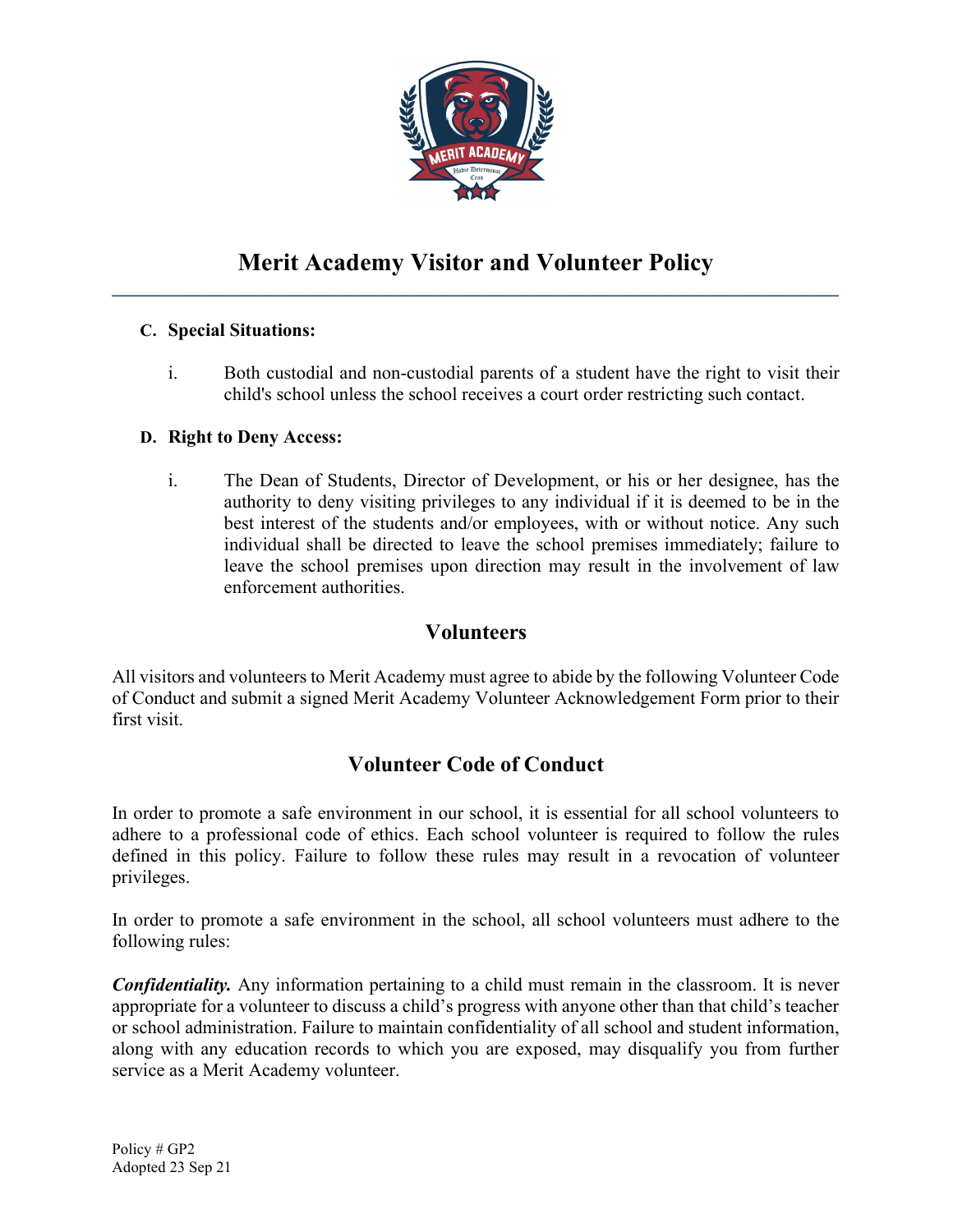

**Dependability.** Be reliable. The teachers/staff have planned activities for you and the students. If something comes up, please be considerate of those depending on you and arrange for a

replacement and call the office. All volunteer work at the school and in the classroom must be scheduled in advance, not on a drop-in basis.

**Communication.** Your volunteer work should be a learning experience for you. When you have questions about policies and procedures, ask the appropriate staff member for clarification.

**Support.** As a Merit Academy volunteer, you will be in a support position. Your role is to support the classroom teacher and school administration at all times. The administration, teachers and staff are responsible for the education and safety of the students at Merit Academy, and they have asked for your help in achieving their objectives.

Consistency. Be consistent with Merit Academy's and the teachers' rules for behavior and the policies for the school. Always remember that the teacher is the authority in the classroom and must be supported by all the volunteers. Never assume responsibility for the discipline of students. If you witness inappropriate behavior or other infraction of school rules, please report it to a staff member.

**Respect for Learning Process.** Do not use your volunteer time at the school for an informal parent/teacher conference. This can be disruptive to the learning process for all the students. Please arrange to discuss your child's progress with the teacher at a different time. While volunteering in the classroom, please be as discreet as possible and do not interrupt the teacher.

**Role Model.** You are a role model for the students when you volunteer. Please act accordingly and dress appropriately.

**Siblings.** In order to give your full attention to your volunteer job, please do not bring your young children to the school while you volunteer. Please make other arrangements for younger children for the time you plan to be volunteering at the school (siblings only allowed in designated areas without special permission).

**Building Access.** Please do not enter areas designated as Staff Only, including the staff lounge, unless given explicit permission to do so. The staff lounge is a place for the staff to be able to freely collaborate on their curriculum delivery including the needs and performance of specific students. It is inappropriate for volunteers to overhear or be involved in discussions involving specific students.

Policy # GP2 Adopted 23 Sep 21